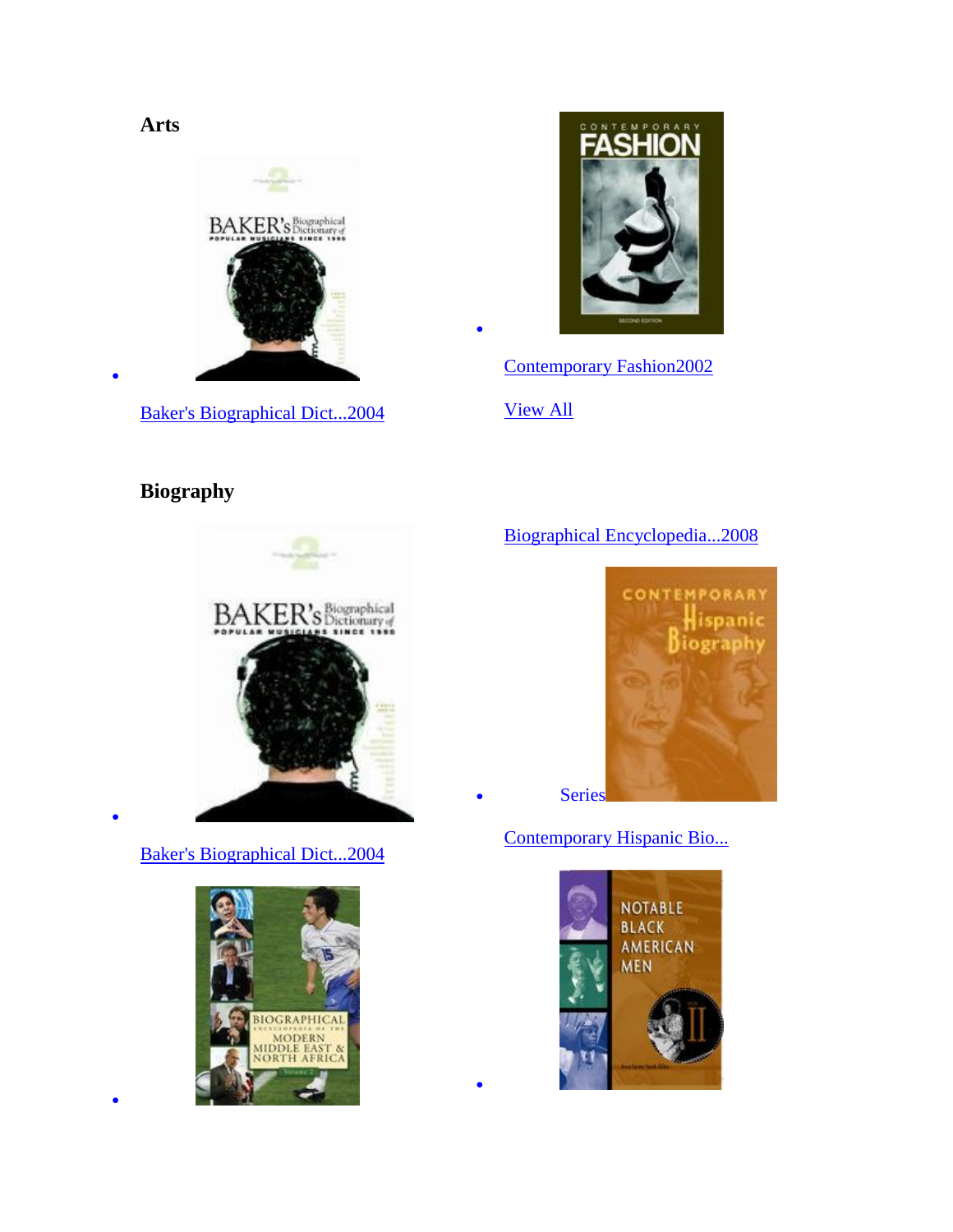#### [Notable Black American Me...2007](http://go.galegroup.com/ps/eToc.do?userGroupName=lyceumph&prodId=GVRL&inPS=true&action=DO_BROWSE_ETOC&searchType=BasicSearchForm&docId=GALE%7C9781414410524&contentSegment=9781414410524)



[Scribner Encyclopedia of ...2002](http://go.galegroup.com/ps/eToc.do?userGroupName=lyceumph&prodId=GVRL&inPS=true&action=DO_BROWSE_ETOC&searchType=BasicSearchForm&docId=GALE%7C9780684314488&contentSegment=9780684314488)



[Scribner Encyclopedia of ...2003](http://go.galegroup.com/ps/eToc.do?userGroupName=lyceumph&prodId=GVRL&inPS=true&action=DO_BROWSE_ETOC&searchType=BasicSearchForm&docId=GALE%7C9780684314495&contentSegment=9780684314495)

[View All](http://go.galegroup.com/ps/displayAllBooksForSubject?subject=Business&inPS=true&prodId=GVRL&userGroupName=lyceumph)

 $\bullet$ 

### **Business**



[Building a Team2011](http://go.galegroup.com/ps/eToc.do?userGroupName=lyceumph&prodId=GVRL&inPS=true&action=DO_BROWSE_ETOC&searchType=BasicSearchForm&docId=GALE%7C9780756685331&contentSegment=9780756685331)

 $\bullet$ 



[Business Plans Handbook](http://go.galegroup.com/ps/aboutSeries.do?inPS=true&prodId=GVRL&userGroupName=lyceumph&seriesId=0PHU)



[CaseBase2011](http://go.galegroup.com/ps/eToc.do?userGroupName=lyceumph&prodId=GVRL&inPS=true&action=DO_BROWSE_ETOC&searchType=BasicSearchForm&docId=GALE%7C9781414486932&contentSegment=9781414486932)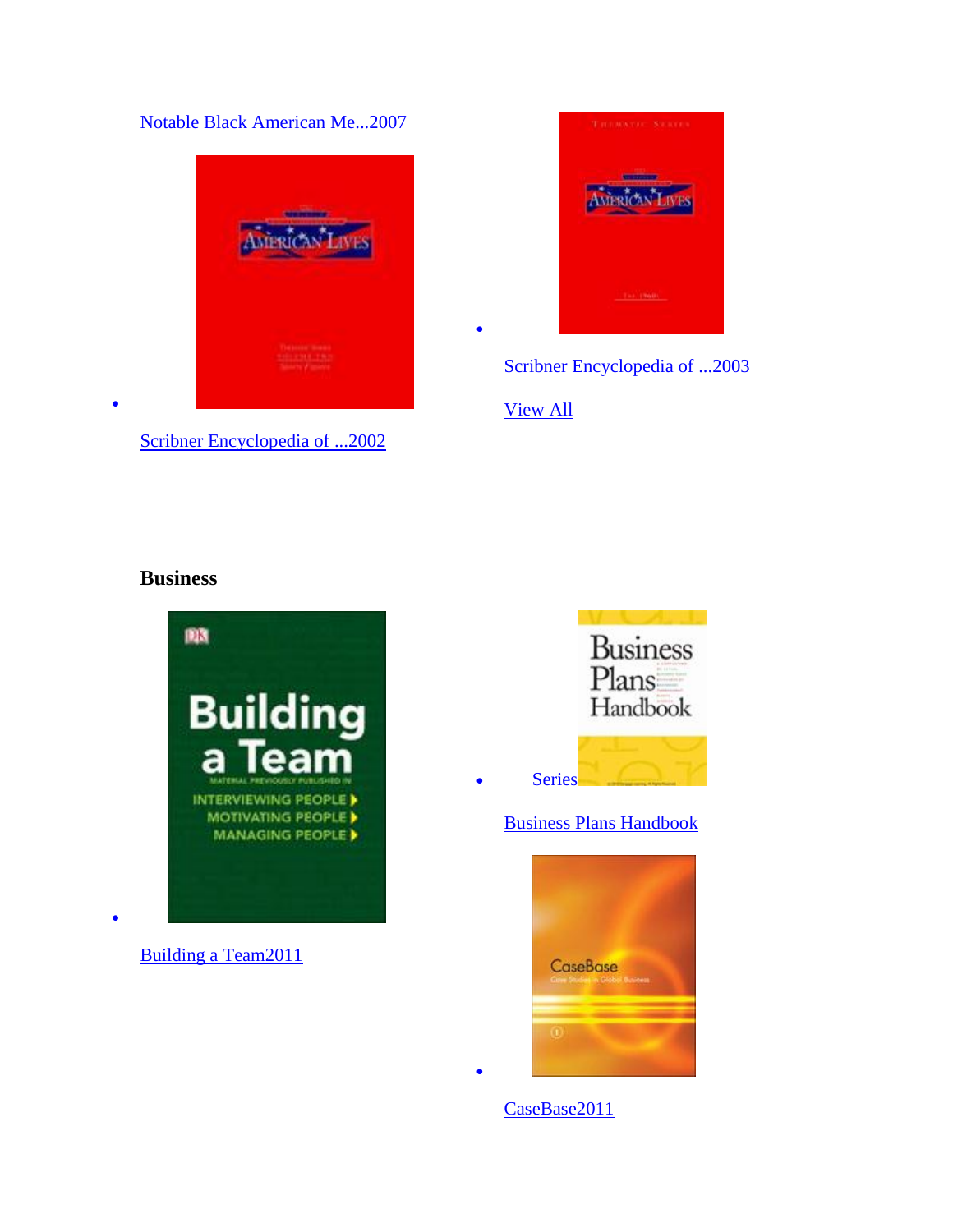

[Encyclopedia of Major Mar...2007](http://go.galegroup.com/ps/eToc.do?userGroupName=lyceumph&prodId=GVRL&inPS=true&action=DO_BROWSE_ETOC&searchType=BasicSearchForm&docId=GALE%7C9781414406077&contentSegment=9781414406077)



[Encyclopedia of Managemen...2012](http://go.galegroup.com/ps/eToc.do?userGroupName=lyceumph&prodId=GVRL&inPS=true&action=DO_BROWSE_ETOC&searchType=BasicSearchForm&docId=GALE%7C9781414464336&contentSegment=9781414464336)

[View All](http://go.galegroup.com/ps/displayAllBooksForSubject?subject=Education&inPS=true&prodId=GVRL&userGroupName=lyceumph)

 $\bullet$ 

# **Education**

 $\bullet$ 



[Psychology of Classroom L...2009](http://go.galegroup.com/ps/eToc.do?userGroupName=lyceumph&prodId=GVRL&inPS=true&action=DO_BROWSE_ETOC&searchType=BasicSearchForm&docId=GALE%7C9780028661704&contentSegment=9780028661704)

[View All](http://go.galegroup.com/ps/displayAllBooksForSubject?subject=General+Reference&inPS=true&prodId=GVRL&userGroupName=lyceumph)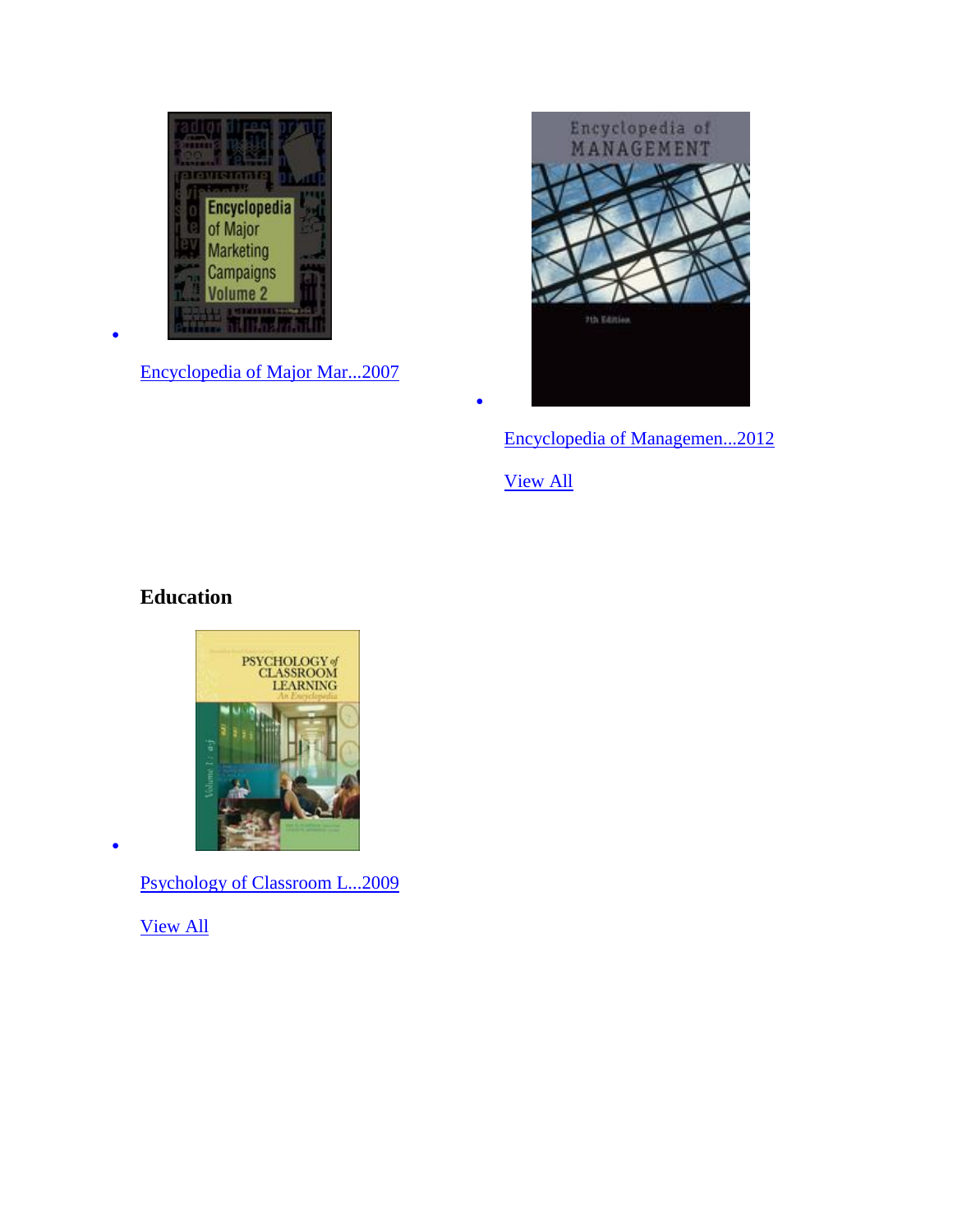# **General Reference**



### [The Cook's Herb Garden, 1...2010](http://go.galegroup.com/ps/eToc.do?userGroupName=lyceumph&prodId=GVRL&inPS=true&action=DO_BROWSE_ETOC&searchType=BasicSearchForm&docId=GALE%7C9780756669942&contentSegment=9780756669942)

 $\bullet$ 

 $\bullet$ 

 $\bullet$ 



### [Descriptionary2010](http://go.galegroup.com/ps/eToc.do?userGroupName=lyceumph&prodId=GVRL&inPS=true&action=DO_BROWSE_ETOC&searchType=BasicSearchForm&docId=GALE%7C9781438129747&contentSegment=9781438129747)



[Fast Food and Junk Food2012](http://go.galegroup.com/ps/eToc.do?userGroupName=lyceumph&prodId=GVRL&inPS=true&action=DO_BROWSE_ETOC&searchType=BasicSearchForm&docId=GALE%7C9780313393945&contentSegment=9780313393945)



### [Female Action Heroes2010](http://go.galegroup.com/ps/eToc.do?userGroupName=lyceumph&prodId=GVRL&inPS=true&action=DO_BROWSE_ETOC&searchType=BasicSearchForm&docId=GALE%7C9780313376139&contentSegment=9780313376139)

 $\bullet$ 

 $\bullet$ 

 $\bullet$ 



### [Fresh Flower Arranging, 1...2011](http://go.galegroup.com/ps/eToc.do?userGroupName=lyceumph&prodId=GVRL&inPS=true&action=DO_BROWSE_ETOC&searchType=BasicSearchForm&docId=GALE%7C9780756673918&contentSegment=9780756673918)



[Great Beers2010](http://go.galegroup.com/ps/eToc.do?userGroupName=lyceumph&prodId=GVRL&inPS=true&action=DO_BROWSE_ETOC&searchType=BasicSearchForm&docId=GALE%7C9780756672584&contentSegment=9780756672584)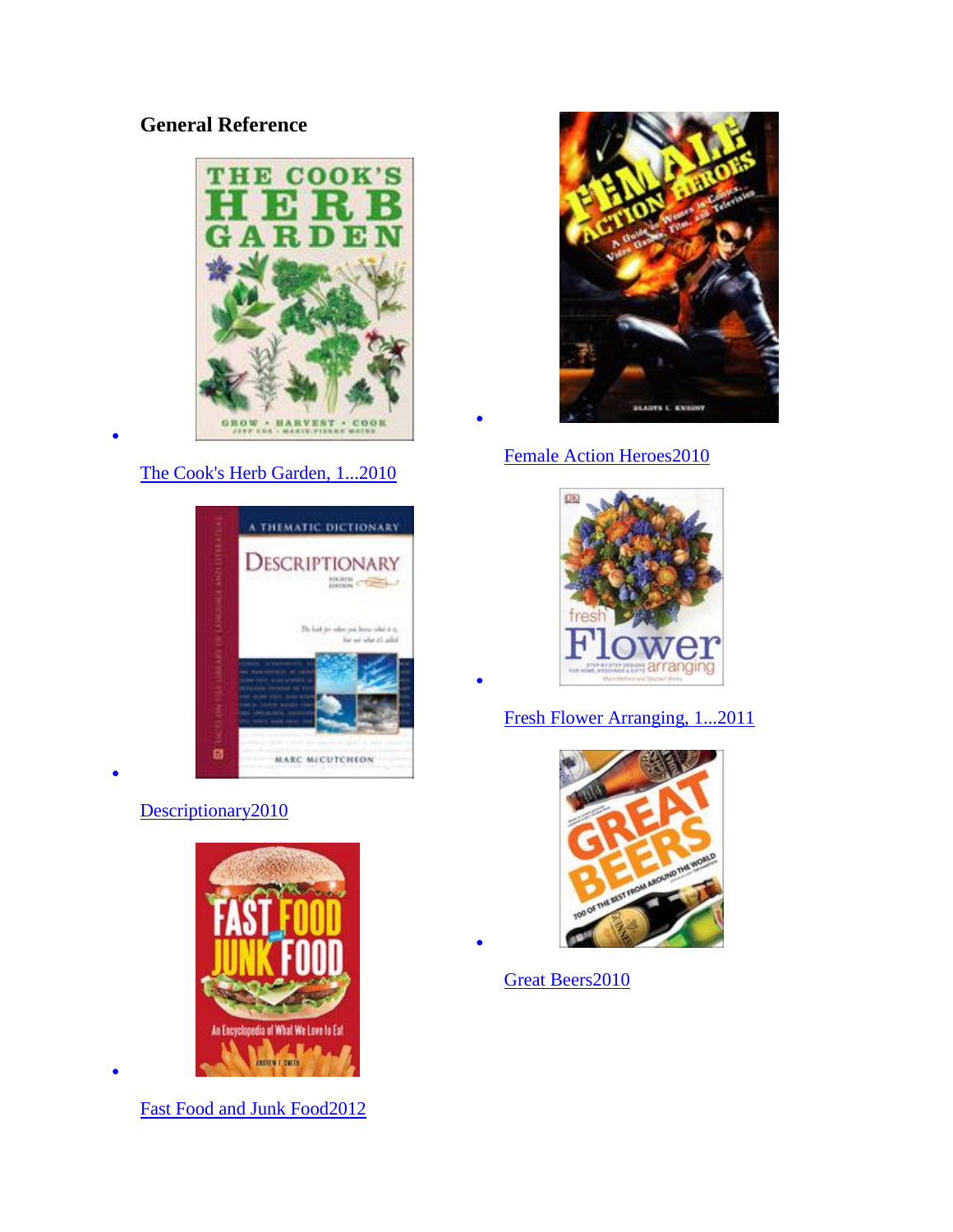

[Great Fruit & Vegetable G...2011](http://go.galegroup.com/ps/eToc.do?userGroupName=lyceumph&prodId=GVRL&inPS=true&action=DO_BROWSE_ETOC&searchType=BasicSearchForm&docId=GALE%7C9780756691639&contentSegment=9780756691639)



[Great Whiskeys2011](http://go.galegroup.com/ps/eToc.do?userGroupName=lyceumph&prodId=GVRL&inPS=true&action=DO_BROWSE_ETOC&searchType=BasicSearchForm&docId=GALE%7C9780756679835&contentSegment=9780756679835)

[View All](http://go.galegroup.com/ps/displayAllBooksForSubject?subject=History&inPS=true&prodId=GVRL&userGroupName=lyceumph)

 $\bullet$ 

 $\bullet$ 

# **History**

 $\bullet$ 

 $\bullet$ 



[Ancient Europe, 8000 B.C....2004](http://go.galegroup.com/ps/eToc.do?userGroupName=lyceumph&prodId=GVRL&inPS=true&action=DO_BROWSE_ETOC&searchType=BasicSearchForm&docId=GALE%7C9780684314211&contentSegment=9780684314211)



[Dictionary of the Israeli...2005](http://go.galegroup.com/ps/eToc.do?userGroupName=lyceumph&prodId=GVRL&inPS=true&action=DO_BROWSE_ETOC&searchType=BasicSearchForm&docId=GALE%7C9780028659961&contentSegment=9780028659961)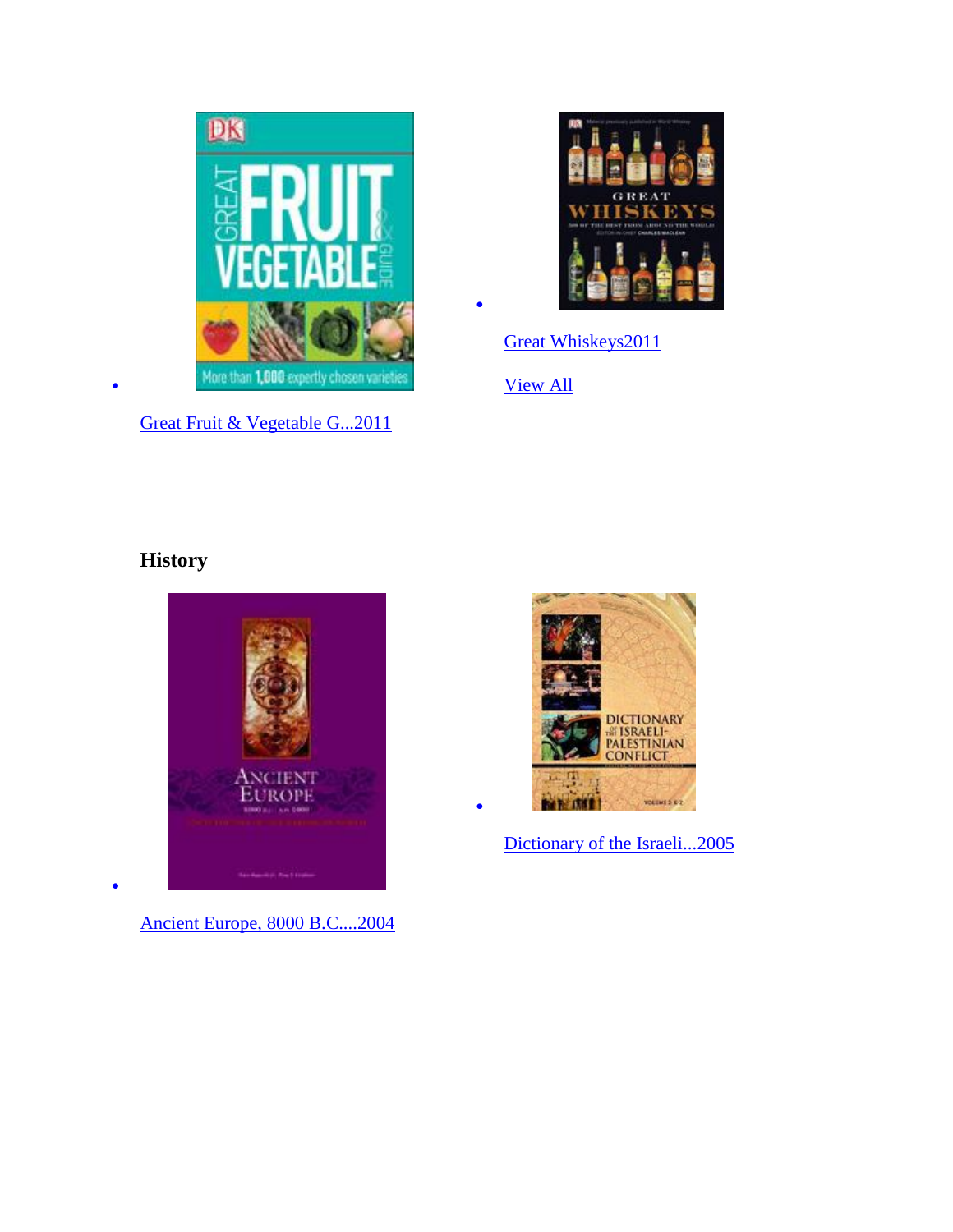

[The Eleanor Roosevelt Pap...2007](http://go.galegroup.com/ps/eToc.do?userGroupName=lyceumph&prodId=GVRL&inPS=true&action=DO_BROWSE_ETOC&searchType=BasicSearchForm&docId=GALE%7C9780684315485&contentSegment=9780684315485)

 $\bullet$ 

 $\bullet$ 

 $\bullet$ 



[Encyclopedia of Irish His...2004](http://go.galegroup.com/ps/eToc.do?userGroupName=lyceumph&prodId=GVRL&inPS=true&action=DO_BROWSE_ETOC&searchType=BasicSearchForm&docId=GALE%7C9780028659893&contentSegment=9780028659893)



### [Encyclopedia of Islam and...2004](http://go.galegroup.com/ps/eToc.do?userGroupName=lyceumph&prodId=GVRL&inPS=true&action=DO_BROWSE_ETOC&searchType=BasicSearchForm&docId=GALE%7C9780028659121&contentSegment=9780028659121)



 $\bullet$ 

 $\bullet$ 

 $\bullet$ 

[Encyclopedia of Recreatio...2004](http://go.galegroup.com/ps/eToc.do?userGroupName=lyceumph&prodId=GVRL&inPS=true&action=DO_BROWSE_ETOC&searchType=BasicSearchForm&docId=GALE%7C9780684314501&contentSegment=9780684314501)



### [Encyclopedia of the Great...2004](http://go.galegroup.com/ps/eToc.do?userGroupName=lyceumph&prodId=GVRL&inPS=true&action=DO_BROWSE_ETOC&searchType=BasicSearchForm&docId=GALE%7C9780028659084&contentSegment=9780028659084)



[Gale Encyclopedia of U.S....1999](http://go.galegroup.com/ps/eToc.do?userGroupName=lyceumph&prodId=GVRL&inPS=true&action=DO_BROWSE_ETOC&searchType=BasicSearchForm&docId=GALE%7C9780787677268&contentSegment=9780787677268)

[View All](http://go.galegroup.com/ps/displayAllBooksForSubject?subject=Law&inPS=true&prodId=GVRL&userGroupName=lyceumph)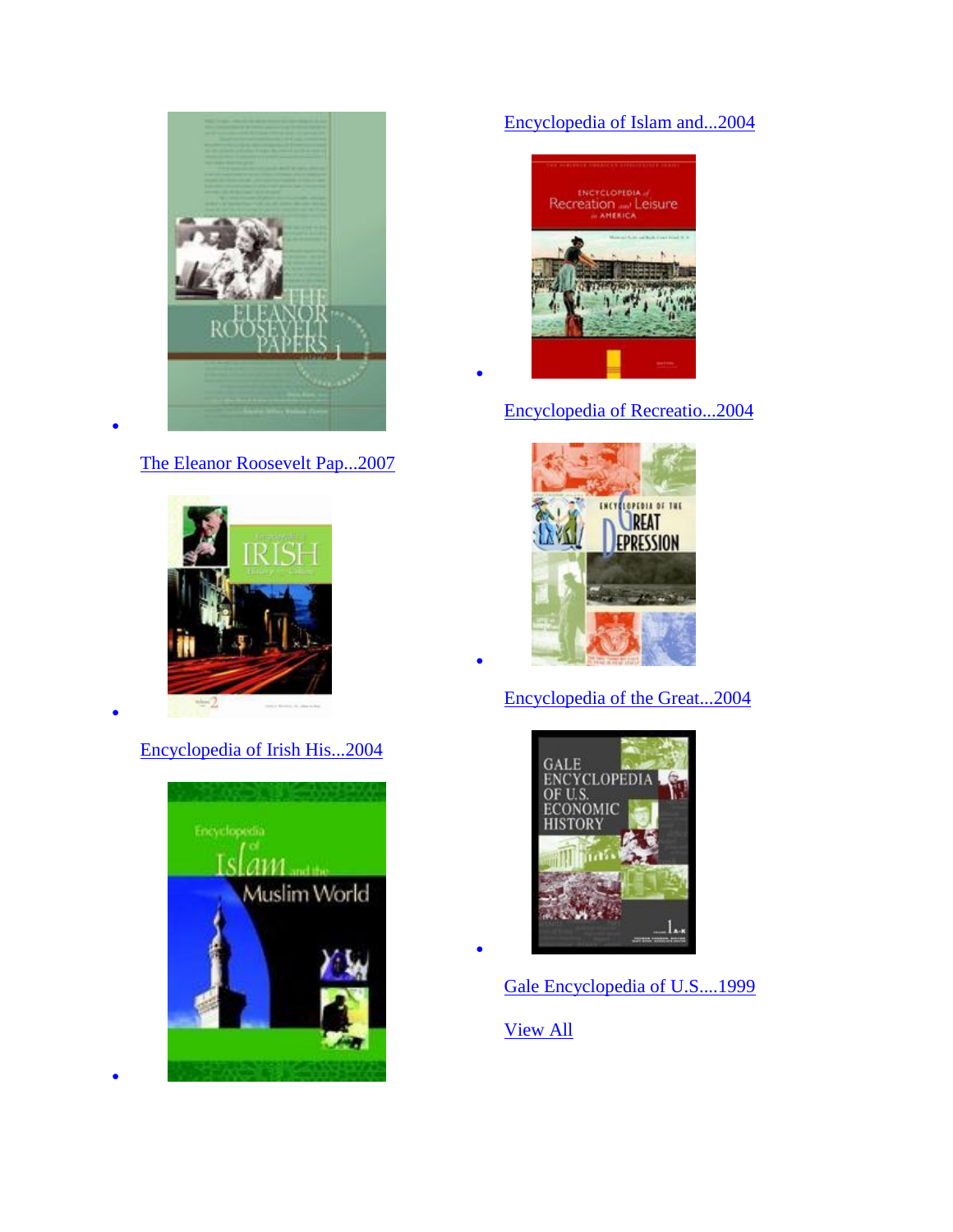# **Law**

 $\bullet$ 

 $\bullet$ 

 $\bullet$ 



[Gale Encyclopedia of U.S....2008](http://go.galegroup.com/ps/eToc.do?userGroupName=lyceumph&prodId=GVRL&inPS=true&action=DO_BROWSE_ETOC&searchType=BasicSearchForm&docId=GALE%7C9781414431215&contentSegment=9781414431215)



[Gale Encyclopedia of Worl...2008](http://go.galegroup.com/ps/eToc.do?userGroupName=lyceumph&prodId=GVRL&inPS=true&action=DO_BROWSE_ETOC&searchType=BasicSearchForm&docId=GALE%7C9781414431550&contentSegment=9781414431550)



[World Encyclopedia of Pol...2007](http://go.galegroup.com/ps/eToc.do?userGroupName=lyceumph&prodId=GVRL&inPS=true&action=DO_BROWSE_ETOC&searchType=BasicSearchForm&docId=GALE%7C9781414405148&contentSegment=9781414405148)

[View All](http://go.galegroup.com/ps/displayAllBooksForSubject?subject=Literature&inPS=true&prodId=GVRL&userGroupName=lyceumph)

 $\bullet$ 

 $\bullet$ 

# **Literature**



[Contemporary Novelists2001](http://go.galegroup.com/ps/eToc.do?userGroupName=lyceumph&prodId=GVRL&inPS=true&action=DO_BROWSE_ETOC&searchType=BasicSearchForm&docId=GALE%7C9781558625358&contentSegment=9781558625358)



[Contemporary Poets2001](http://go.galegroup.com/ps/eToc.do?userGroupName=lyceumph&prodId=GVRL&inPS=true&action=DO_BROWSE_ETOC&searchType=BasicSearchForm&docId=GALE%7C9781558625365&contentSegment=9781558625365)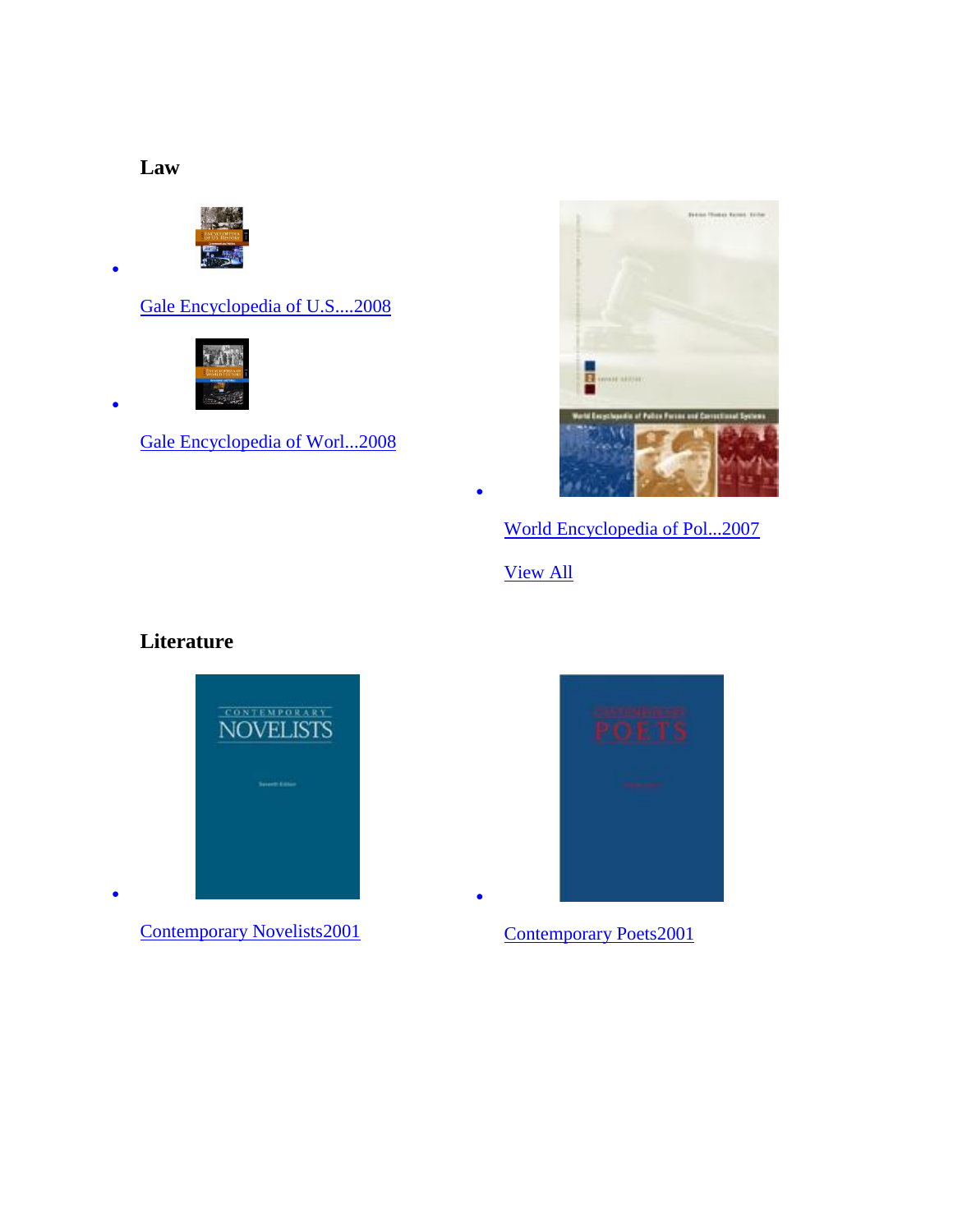

#### [Descriptionary2010](http://go.galegroup.com/ps/eToc.do?userGroupName=lyceumph&prodId=GVRL&inPS=true&action=DO_BROWSE_ETOC&searchType=BasicSearchForm&docId=GALE%7C9781438129747&contentSegment=9781438129747)

 $\bullet$ 

 $\bullet$ 

 $\bullet$ 



[How to Write about the Me...2010](http://go.galegroup.com/ps/eToc.do?userGroupName=lyceumph&prodId=GVRL&inPS=true&action=DO_BROWSE_ETOC&searchType=BasicSearchForm&docId=GALE%7C9780313375200&contentSegment=9780313375200)



[The Literature of War2012](http://go.galegroup.com/ps/eToc.do?userGroupName=lyceumph&prodId=GVRL&inPS=true&action=DO_BROWSE_ETOC&searchType=BasicSearchForm&docId=GALE%7C9781558628458&contentSegment=9781558628458)



 $\bullet$ 

 $\bullet$ 

 $\bullet$ 

[Reference Guide to Holoca...2002](http://go.galegroup.com/ps/eToc.do?userGroupName=lyceumph&prodId=GVRL&inPS=true&action=DO_BROWSE_ETOC&searchType=BasicSearchForm&docId=GALE%7C9781558625310&contentSegment=9781558625310)



#### [Reference Guide to Short ...1999](http://go.galegroup.com/ps/eToc.do?userGroupName=lyceumph&prodId=GVRL&inPS=true&action=DO_BROWSE_ETOC&searchType=BasicSearchForm&docId=GALE%7C9781558625396&contentSegment=9781558625396)



[Twenty-First Century Dram...2012](http://go.galegroup.com/ps/eToc.do?userGroupName=lyceumph&prodId=GVRL&inPS=true&action=DO_BROWSE_ETOC&searchType=BasicSearchForm&docId=GALE%7C9781414490427&contentSegment=9781414490427)

[View All](http://go.galegroup.com/ps/displayAllBooksForSubject?subject=Medicine&inPS=true&prodId=GVRL&userGroupName=lyceumph)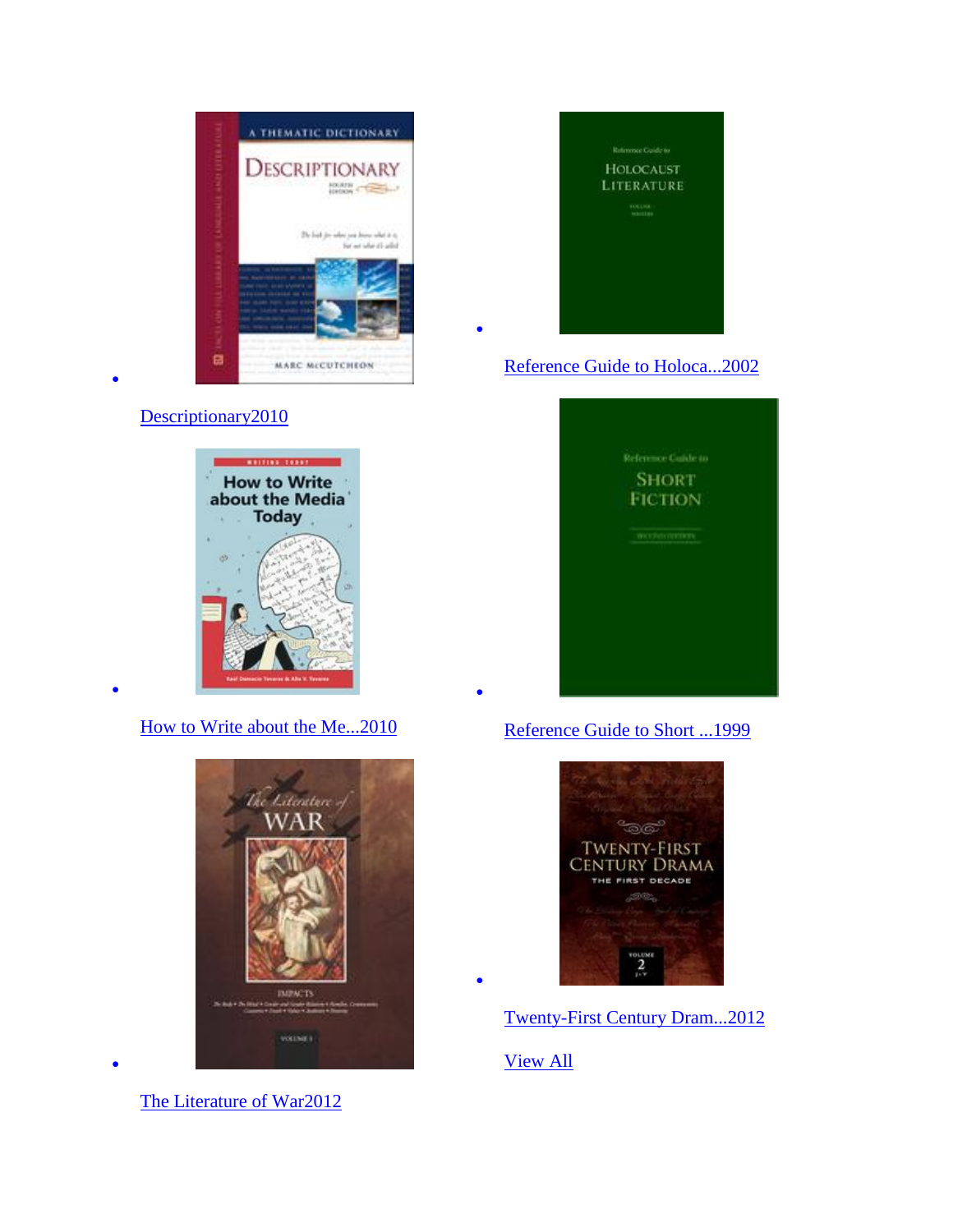# **Medicine**



[The Truth About Stress Ma...2011](http://go.galegroup.com/ps/eToc.do?userGroupName=lyceumph&prodId=GVRL&inPS=true&action=DO_BROWSE_ETOC&searchType=BasicSearchForm&docId=GALE%7C9781438135618&contentSegment=9781438135618)

[View All](http://go.galegroup.com/ps/displayAllBooksForSubject?subject=Multicultural+Studies&inPS=true&prodId=GVRL&userGroupName=lyceumph)

 $\bullet$ 

 $\bullet$ 

### **Multicultural Studies**



[The African-American Year...2003](http://go.galegroup.com/ps/eToc.do?userGroupName=lyceumph&prodId=GVRL&inPS=true&action=DO_BROWSE_ETOC&searchType=BasicSearchForm&docId=GALE%7C9780684314297&contentSegment=9780684314297)



[Contemporary Hispanic Bio...](http://go.galegroup.com/ps/aboutSeries.do?inPS=true&prodId=GVRL&userGroupName=lyceumph&seriesId=0LTI)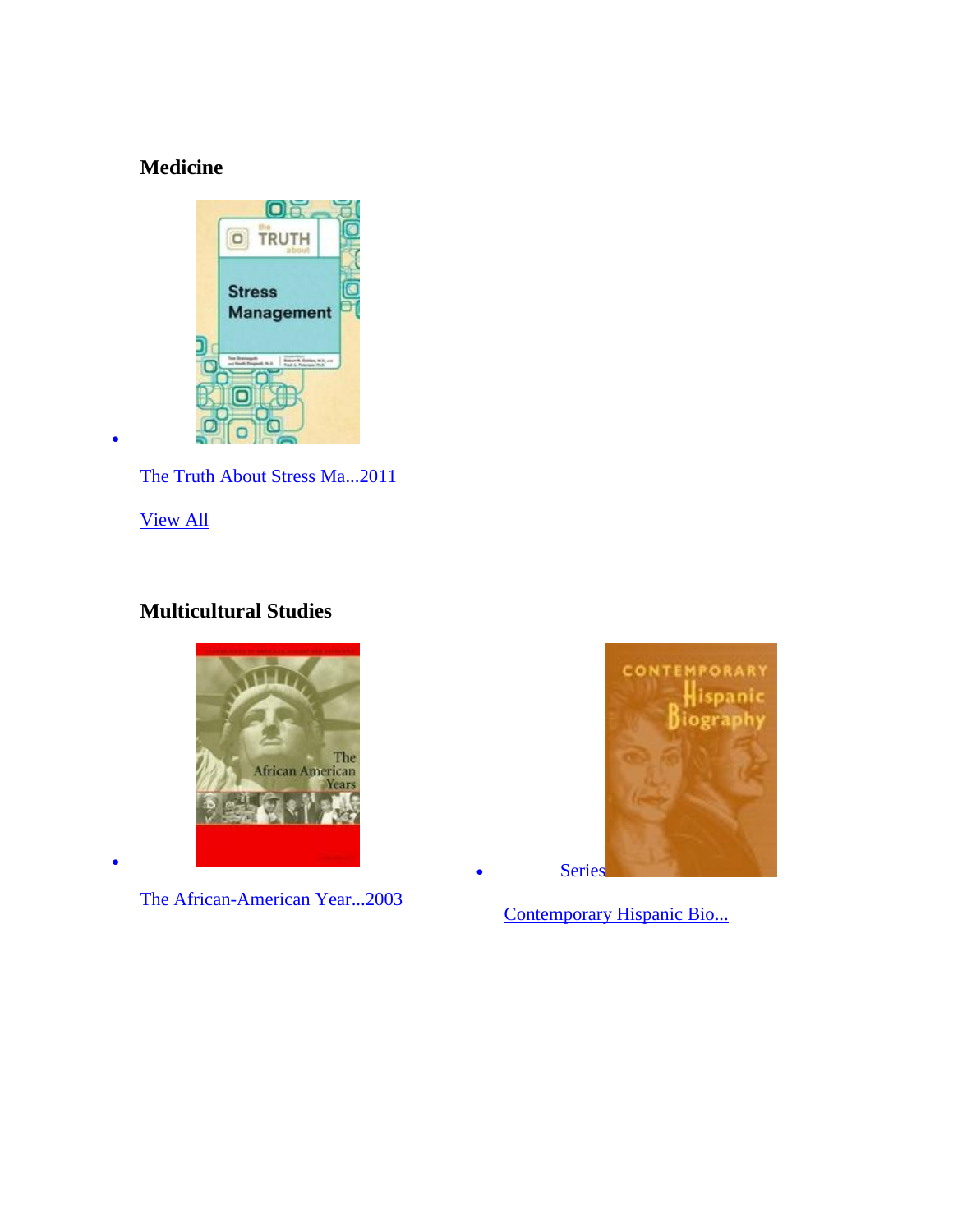

### [Culture and Customs of th...2011](http://go.galegroup.com/ps/eToc.do?userGroupName=lyceumph&prodId=GVRL&inPS=true&action=DO_BROWSE_ETOC&searchType=BasicSearchForm&docId=GALE%7C9780313384554&contentSegment=9780313384554)

 $\bullet$ 

 $\bullet$ 



[Gale Encyclopedia of Mult...2000](http://go.galegroup.com/ps/eToc.do?userGroupName=lyceumph&prodId=GVRL&inPS=true&action=DO_BROWSE_ETOC&searchType=BasicSearchForm&docId=GALE%7C9780787677275&contentSegment=9780787677275)



[Mexican-American Cuisine2011](http://go.galegroup.com/ps/eToc.do?userGroupName=lyceumph&prodId=GVRL&inPS=true&action=DO_BROWSE_ETOC&searchType=BasicSearchForm&docId=GALE%7C9780313358234&contentSegment=9780313358234)



[Notable Black American Me...2007](http://go.galegroup.com/ps/eToc.do?userGroupName=lyceumph&prodId=GVRL&inPS=true&action=DO_BROWSE_ETOC&searchType=BasicSearchForm&docId=GALE%7C9781414410524&contentSegment=9781414410524)

[View](http://go.galegroup.com/ps/displayAllBooksForSubject?subject=Nation+and+World&inPS=true&prodId=GVRL&userGroupName=lyceumph) All

 $\bullet$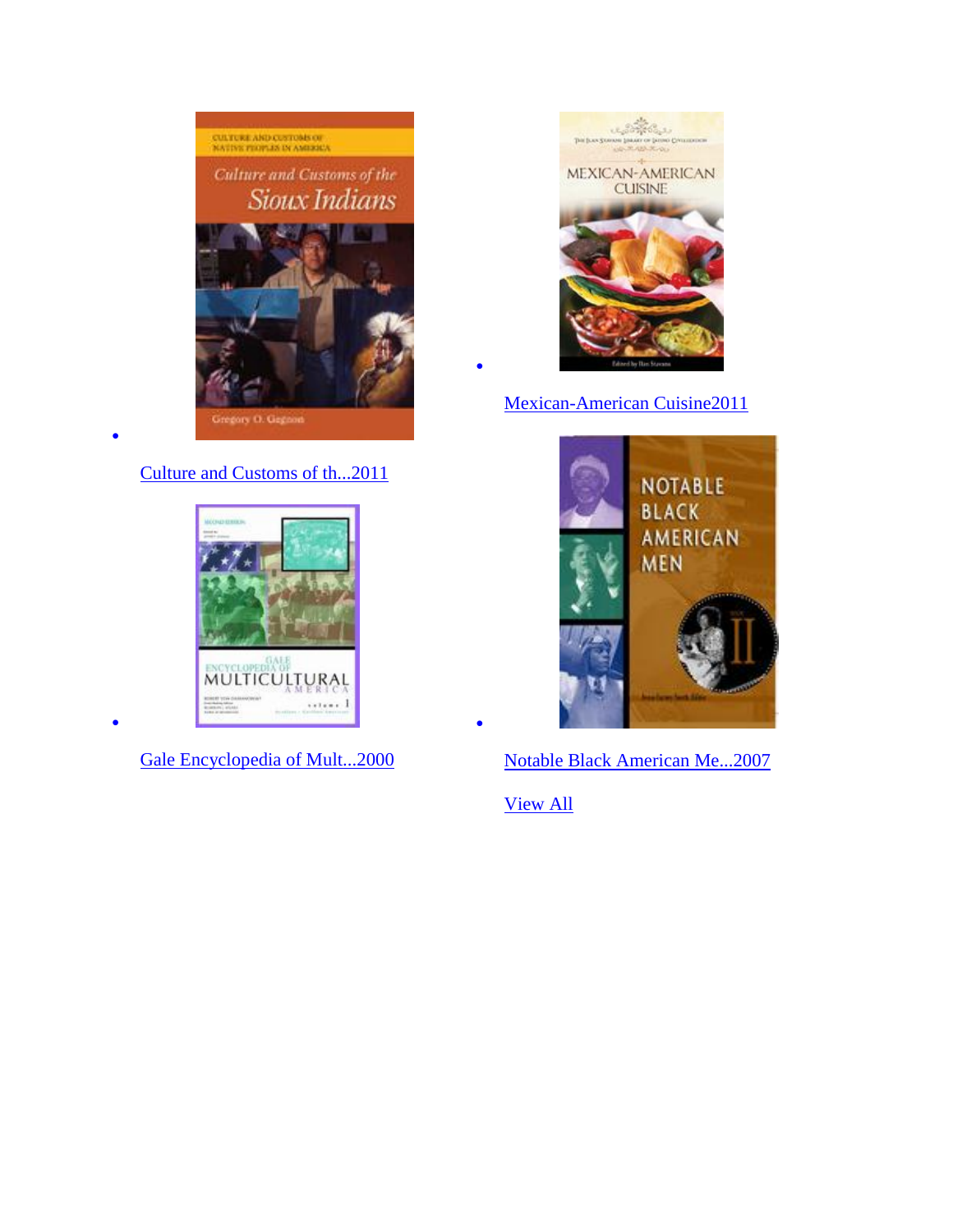# **Nation and World**



[Culture and Customs of Bo...2011](http://go.galegroup.com/ps/eToc.do?userGroupName=lyceumph&prodId=GVRL&inPS=true&action=DO_BROWSE_ETOC&searchType=BasicSearchForm&docId=GALE%7C9780313383649&contentSegment=9780313383649)

 $\bullet$ 

 $\bullet$ 



[Culture and Customs of Hu...2011](http://go.galegroup.com/ps/eToc.do?userGroupName=lyceumph&prodId=GVRL&inPS=true&action=DO_BROWSE_ETOC&searchType=BasicSearchForm&docId=GALE%7C9780313383700&contentSegment=9780313383700)



[Geo-Data: The World Geogr...2003](http://go.galegroup.com/ps/eToc.do?userGroupName=lyceumph&prodId=GVRL&inPS=true&action=DO_BROWSE_ETOC&searchType=BasicSearchForm&docId=GALE%7C9780787677084&contentSegment=9780787677084)



[Worldmark Encyclopedia of...2007](http://go.galegroup.com/ps/eToc.do?userGroupName=lyceumph&prodId=GVRL&inPS=true&action=DO_BROWSE_ETOC&searchType=BasicSearchForm&docId=GALE%7C9781414411149&contentSegment=9781414411149)

[View All](http://go.galegroup.com/ps/displayAllBooksForSubject?subject=Religion&inPS=true&prodId=GVRL&userGroupName=lyceumph)

 $\bullet$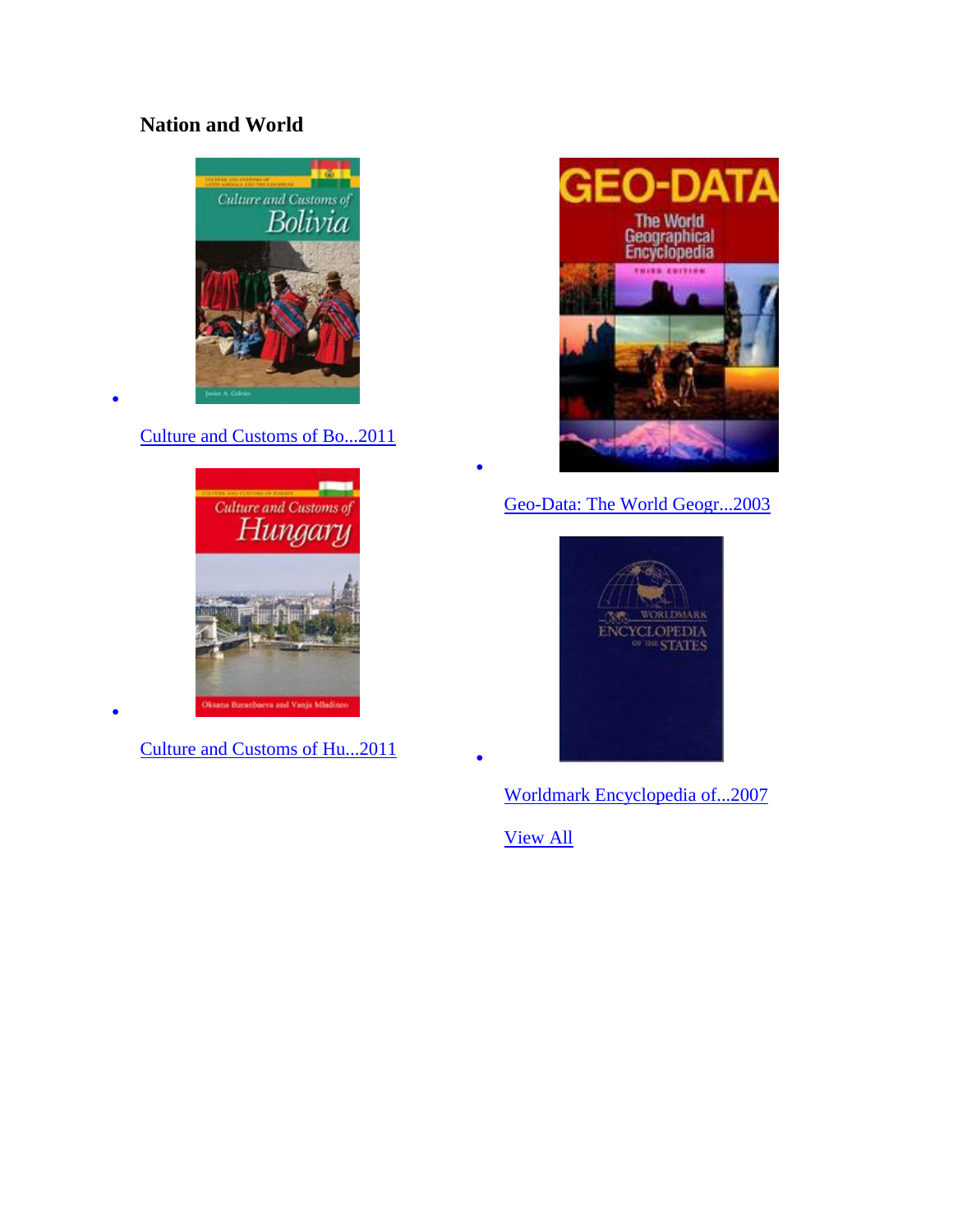# **Religion**

 $\bullet$ 

 $\bullet$ 



[Contemporary American Rel...2000](http://go.galegroup.com/ps/eToc.do?userGroupName=lyceumph&prodId=GVRL&inPS=true&action=DO_BROWSE_ETOC&searchType=BasicSearchForm&docId=GALE%7C9780028658803&contentSegment=9780028658803)



[Encyclopedia of Buddhism2004](http://go.galegroup.com/ps/eToc.do?userGroupName=lyceumph&prodId=GVRL&inPS=true&action=DO_BROWSE_ETOC&searchType=BasicSearchForm&docId=GALE%7C9780028659107&contentSegment=9780028659107)



# [Encyclopedia of Islam and...2004](http://go.galegroup.com/ps/eToc.do?userGroupName=lyceumph&prodId=GVRL&inPS=true&action=DO_BROWSE_ETOC&searchType=BasicSearchForm&docId=GALE%7C9780028659121&contentSegment=9780028659121)



[Encyclopedia of Science a...2003](http://go.galegroup.com/ps/eToc.do?userGroupName=lyceumph&prodId=GVRL&inPS=true&action=DO_BROWSE_ETOC&searchType=BasicSearchForm&docId=GALE%7C9780028659114&contentSegment=9780028659114)

[View All](http://go.galegroup.com/ps/displayAllBooksForSubject?subject=Science&inPS=true&prodId=GVRL&userGroupName=lyceumph)

 $\bullet$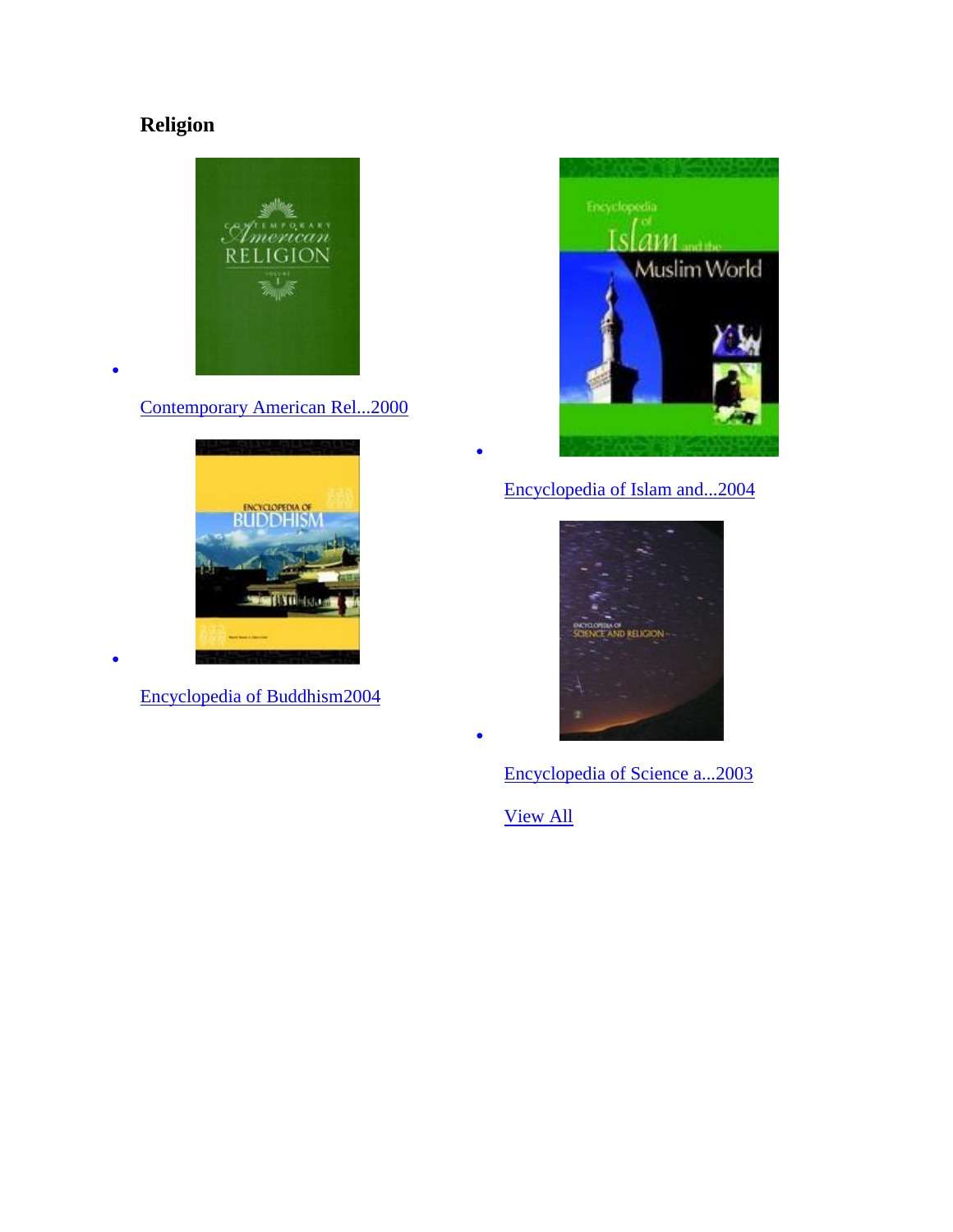# **Science**



[World of Forensic Science2005](http://go.galegroup.com/ps/eToc.do?userGroupName=lyceumph&prodId=GVRL&inPS=true&action=DO_BROWSE_ETOC&searchType=BasicSearchForm&docId=GALE%7C9781414406114&contentSegment=9781414406114)

[View All](http://go.galegroup.com/ps/displayAllBooksForSubject?subject=Social+Science&inPS=true&prodId=GVRL&userGroupName=lyceumph)

 $\bullet$ 

 $\bullet$ 

# **Social Science**



[Child Development2002](http://go.galegroup.com/ps/eToc.do?userGroupName=lyceumph&prodId=GVRL&inPS=true&action=DO_BROWSE_ETOC&searchType=BasicSearchForm&docId=GALE%7C9780028658933&contentSegment=9780028658933)



[Encyclopedia of Occultism...2001](http://go.galegroup.com/ps/eToc.do?userGroupName=lyceumph&prodId=GVRL&inPS=true&action=DO_BROWSE_ETOC&searchType=BasicSearchForm&docId=GALE%7C9780787677787&contentSegment=9780787677787)

 $\bullet$ 

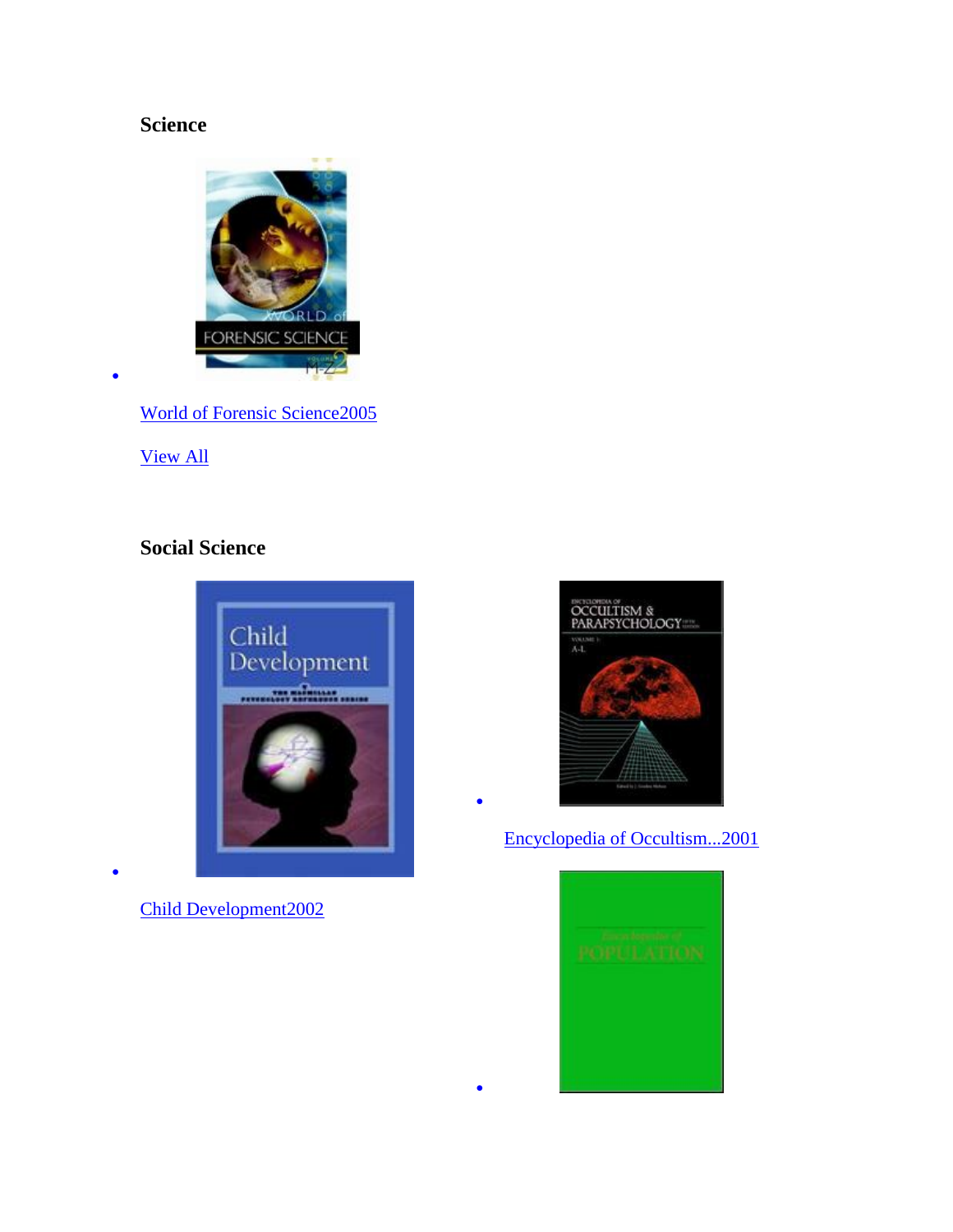### [Encyclopedia of Populatio...2003](http://go.galegroup.com/ps/eToc.do?userGroupName=lyceumph&prodId=GVRL&inPS=true&action=DO_BROWSE_ETOC&searchType=BasicSearchForm&docId=GALE%7C9780028659176&contentSegment=9780028659176)



#### [Encyclopedia of Research ...2010](http://go.galegroup.com/ps/eToc.do?userGroupName=lyceumph&prodId=GVRL&inPS=true&action=DO_BROWSE_ETOC&searchType=BasicSearchForm&docId=GALE%7C9781412961288&contentSegment=9781412961288)

 $\bullet$ 

 $\bullet$ 

 $\bullet$ 



[Food Safety2012](http://go.galegroup.com/ps/eToc.do?userGroupName=lyceumph&prodId=GVRL&inPS=true&action=DO_BROWSE_ETOC&searchType=BasicSearchForm&docId=GALE%7C9780737761207&contentSegment=9780737761207)



### [The Gale Encyclopedia of ...2001](http://go.galegroup.com/ps/eToc.do?userGroupName=lyceumph&prodId=GVRL&inPS=true&action=DO_BROWSE_ETOC&searchType=BasicSearchForm&docId=GALE%7C9780787677459&contentSegment=9780787677459)



[Learning and Memory2003](http://go.galegroup.com/ps/eToc.do?userGroupName=lyceumph&prodId=GVRL&inPS=true&action=DO_BROWSE_ETOC&searchType=BasicSearchForm&docId=GALE%7C9780028659190&contentSegment=9780028659190)

 $\bullet$ 

 $\bullet$ 



[Macmillan Encyclopedia of...2002](http://go.galegroup.com/ps/eToc.do?userGroupName=lyceumph&prodId=GVRL&inPS=true&action=DO_BROWSE_ETOC&searchType=BasicSearchForm&docId=GALE%7C9780028658810&contentSegment=9780028658810)

[View All](http://go.galegroup.com/ps/displayAllBooksForSubject?subject=Technology&inPS=true&prodId=GVRL&userGroupName=lyceumph)